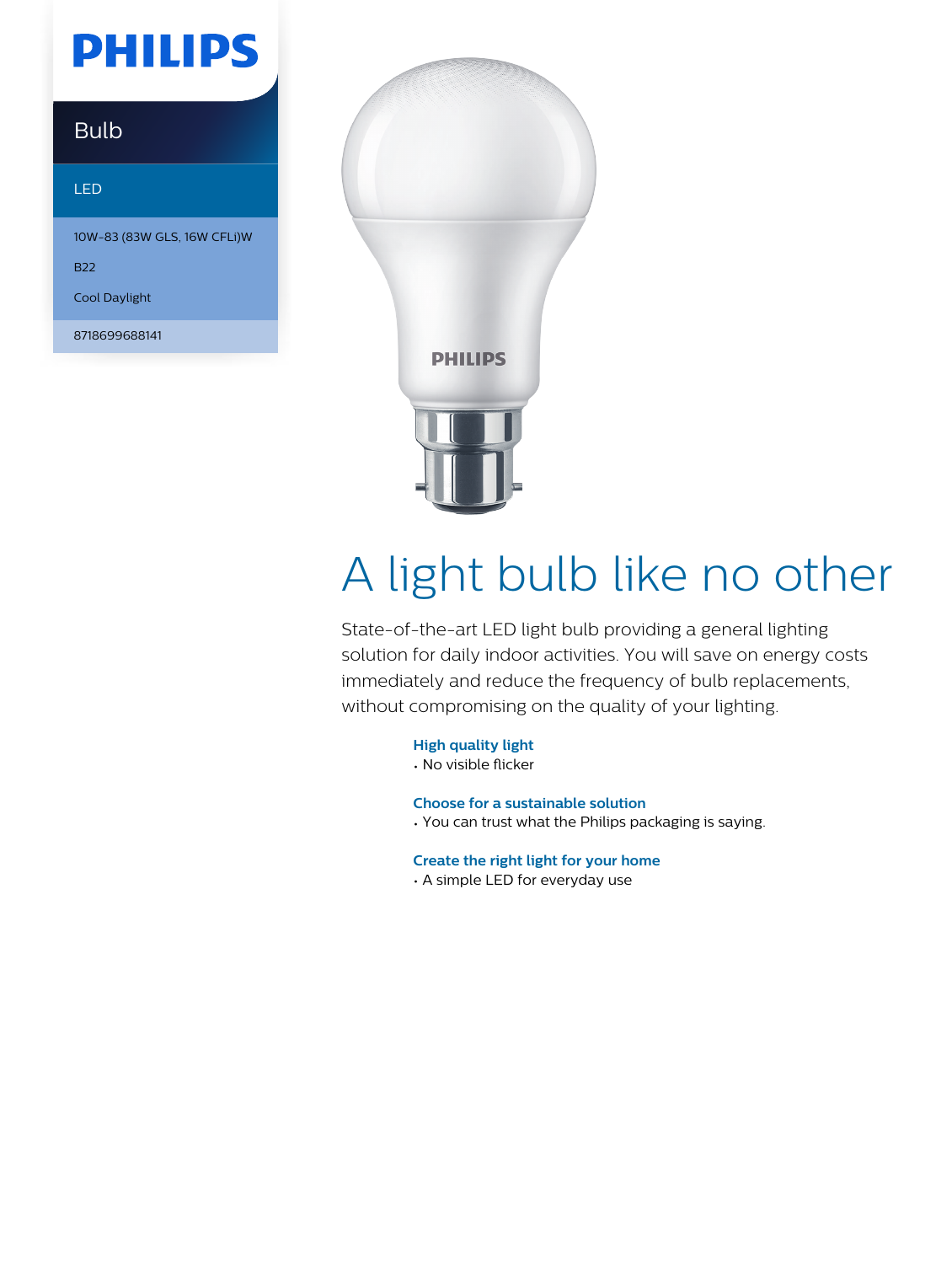### **Highlights**

#### **No visible flicker**

When your light flickers in quick succession it could be hard on the eyes, cause headaches, and even set off an attack for those with photosensitive epilepsy. It's both unpleasant and unnecessary. LEDs can flicker because of their rapid response to the driver current. However, because

Philips LEDs are designed so that variations in your driver current's output are minimized, they eliminate the factors that cause flicker. So, you won't see it, not even a hint.

#### **No UV or IR**

The beam of light is free of infra-red meaning no heat is radiated, and no ultra-violet light means that fabric and items under this light wonφηt fade.

#### **A Simple LED for Everyday Use**

The Philips everyday LED is the perfect bulb for your basic lighting needs. It provides the beautiful light and dependable performance you expect from Philips LED at an affordable price.

### Specifications

#### **Bulb characteristics**

- Dimmable: No
- Intended use: Indoor
- Lamp shape: Non directional bulb
- Socket: B22
- Technology: LED
- Type of glass: Frosted

#### **Bulb dimensions**

- Height: 11 cm
- Weight: 0.04 kg
- Width: 6 cm

#### **Durability**

- Average life (at 2.7 hrs/day): 15 year(s)
- Lumen maintenance factor: 70%
- Nominal lifetime: 15,000 hour(s)
- Number of switch cycles: 50,000

#### **Light characteristics**

- Beam angle: 200 degree(s)
- Color consistency: 6SDCM
- Color rendering index (CRI): 90
- Color temperature: 6500 K
- Light Color Category: Cool Daylight
- Nominal luminous flux: 1020 lumen
- Starting time: <0.5 s
- Warm-up time to 60% light: Instant full light
- Color Code: 965 | CCT of 6500K

#### **Miscellaneous**

• EyeComfort: Yes

#### **Other characteristics**

- Lamp current: 85 mA
- $\cdot$  Efficacy: 102 lm/W

#### **Packaging information**

- EAN: 8718699688141
- EOC: 871869968814100
- Product title: LEDBulb 10W B22 965 230V 2PF/3 AU

#### **Power consumption**

- Power factor: 0.5
- Voltage: 220-240 V
- Wattage: 10 W
- Wattage equivalent: 83 W

#### **Product dimensions & weight**

• Length: 11 cm

#### **Rated values**

- Rated beam angle: 200 degree(s)
- Rated lifetime: 15,000 hour(s)
- Rated luminous flux: 1020 lumen
- Rated power: 10 W

#### **Technical specifications**

• Frequency: 50-60 Hz